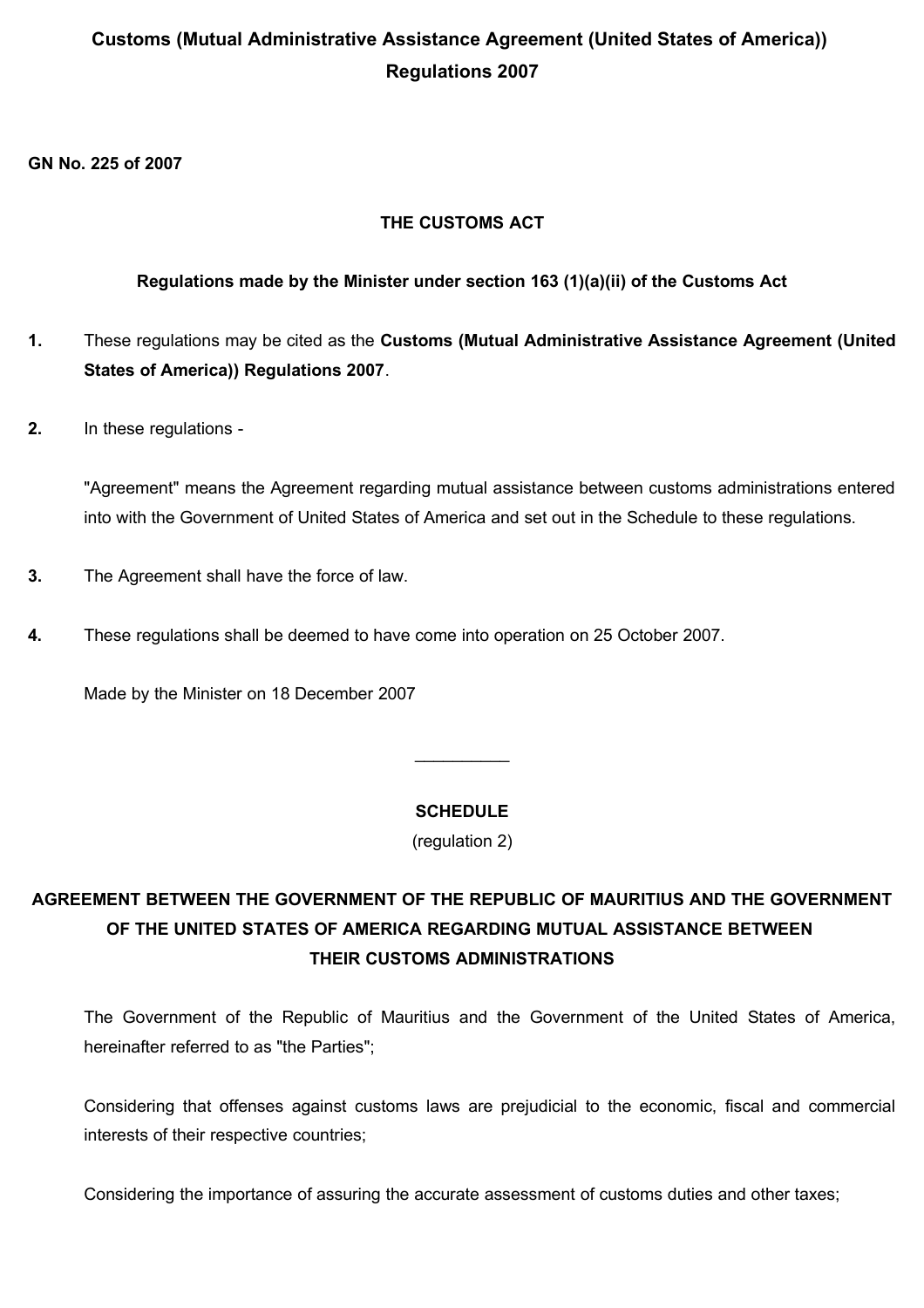Recognizing the need for international cooperation in matters related to the administration and enforcement of the customs laws of their respective countries;

Having regard to the international conventions containing prohibitions, restrictions and special measures of control in respect of specific goods;

Convinced that action against customs offenses can be made more effective by cooperation between their Customs Administrations; and

Having regard to the Recommendation of the Customs Cooperation Council regarding Mutual Administrative Assistance of December 5, 1953;

Have agreed as follows:

### ARTICLE 1

### **DEFINITIONS**

For the purposes of the present Agreement:

- 1. the term "Customs Administration" means, in the Republic of Mauritius, the Mauritius Revenue Authority, and in the United States of America, United States Customs and Border Protection and United States Immigration and Customs Enforcement, Department of Homeland Security.
- 2. the term "customs laws" means the laws and regulations enforced by the Customs Administrations concerning the importation, exportation, and transit or circulation of goods as they relate to customs duties, charges, and other taxes or to prohibitions, restrictions, and other similar controls respecting the movement of controlled items across national boundaries;
- 3. the term "information" means data in any form, documents, records, and reports or certified copies thereof;
- 4. the term "offense" means any violation or attempted violation of the customs laws;
- 5. the term "person" means any natural or legal person;
- 6. the term "property" means assets of every kind, whether corporeal or incorporeal, movable or immovable, tangible or intangible, and legal documents or instruments evidencing title to or an interest in such assets;
- 7. the term "provisional measures" includes "seizure" or "freezing", which means:
	- (a) temporarily prohibiting the conversion, disposition, movement, or transfer of property, or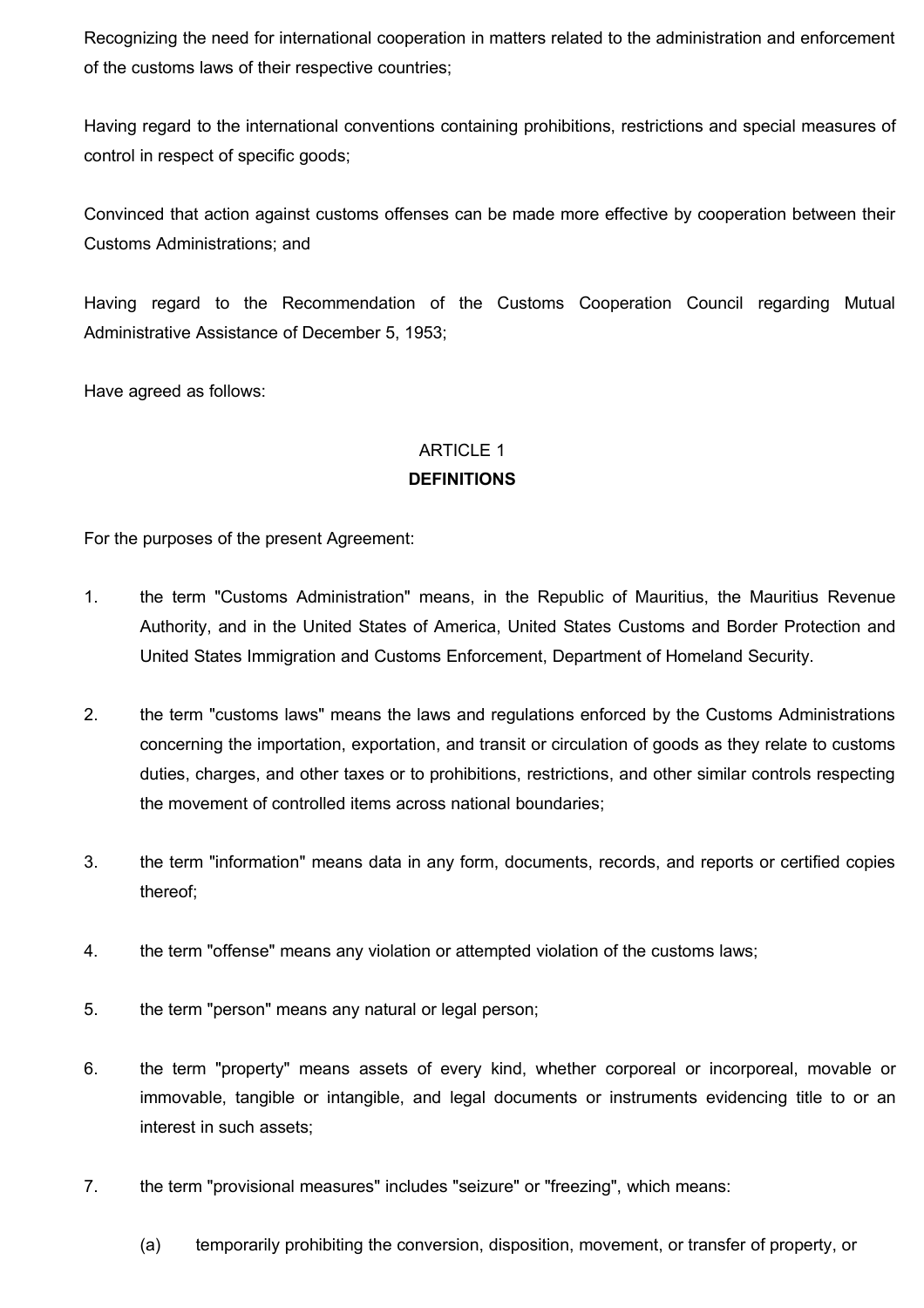- (b) temporarily assuming custody or control of property on the basis of an order issued by a court or competent authority, or other means.
- 8. the term "forfeiture" means the deprivation of property by order of a court or competent authority and includes confiscation where applicable;
- 9. the term "requesting Administration" means the Customs Administration that requests assistance;
- 10. the term "requested Administration" means the Customs Administration from which assistance is requested.

#### ARTICLE 2

### **SCOPE OF AGREEMENT**

- 1. The Parties, through their Customs Administrations, shall assist each other, in accordance with the provisions of this Agreement, in preventing, investigating, and repressing any offense.
- 2. Each Customs Administration shall execute requests for assistance made pursuant to this Agreement in accordance with and subject to the limitations of its domestic law and regulations, and within the limits of its competence and available resources.
- 3. This Agreement is intended solely for mutual legal assistance between the Parties; the provisions of this Agreement shall not give rise to a right on the part of any private person to obtain, suppress, or exclude any evidence, or to impede the execution of a request.
- 4. This Agreement is intended to enhance and supplement mutual assistance practices in effect between the Parties. No provision in this Agreement may be interpreted in a manner that would restrict agreements and practices relating to mutual assistance and cooperation in effect between the Parties.

#### ARTICLE 3

#### **SCOPE OF GENERAL ASSISTANCE**

- 1. Upon request, a Customs Administration shall provide assistance in the form of information in order to ensure the enforcement of the customs laws and the accurate assessment of customs duties and other taxes by the Customs Administrations.
- 2. Upon request or upon its own initiative, a Customs Administration may provide assistance in the form of information, including but not limited to information concerning:
	- (a) methods and techniques of processing passengers and cargo;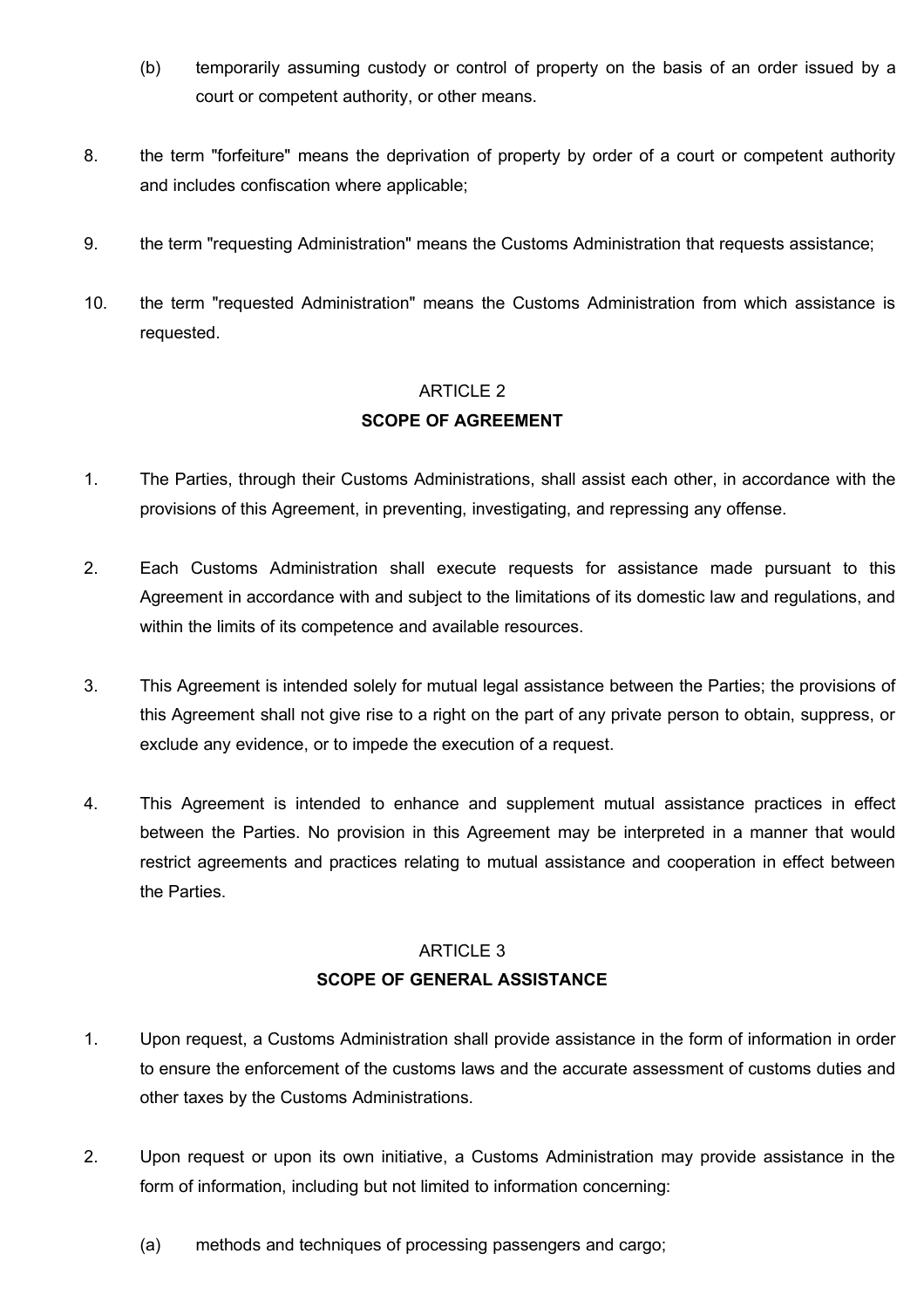- (b) the successful application of enforcement aids and techniques;
- (c) enforcement actions that might be useful to suppress offenses and, in particular, special means of combating offenses; and
- (d) new methods used in committing offenses.
- 3. The Customs Administrations shall cooperate in:
	- (a) establishing and maintaining channels of communication to facilitate the secure and rapid exchange of information;
	- (b) facilitating effective coordination;
	- (c) the consideration and testing of new equipment or procedures; and
	- (d) any other general administrative matters that may from time to time require their joint action.

## ARTICLE 4 **SCOPE OF SPECIFIC ASSISTANCE**

- 1. Upon request, the Customs Administrations shall inform each other whether goods exported from the territory of one Party have been lawfully imported into the territory of the other Party. If requested, the information shall contain the customs procedure used for clearing the goods.
- 2. Upon request, a Customs Administration shall exercise special surveillance of:
	- (a) persons known to the requesting Party to have committed a customs offense or suspected of doing so, particularly those moving into and out of its territory;
	- (b) goods either in transport or in storage identified by the requesting Party as giving rise to suspected illicit traffic toward or through its territory; and
	- (c) means of transport suspected of being used in offenses within the territory of the requesting Party.
- 3. Upon request, the Customs Administrations shall furnish to each other information regarding activities that may result in offenses within the territory of the other Party. In situations that could involve substantial damage to the economy, public health, public security, or similar vital interest of the other Party, the Customs Administrations, wherever possible, shall supply such information without being requested to do so. Nothing in this Agreement otherwise precludes the Customs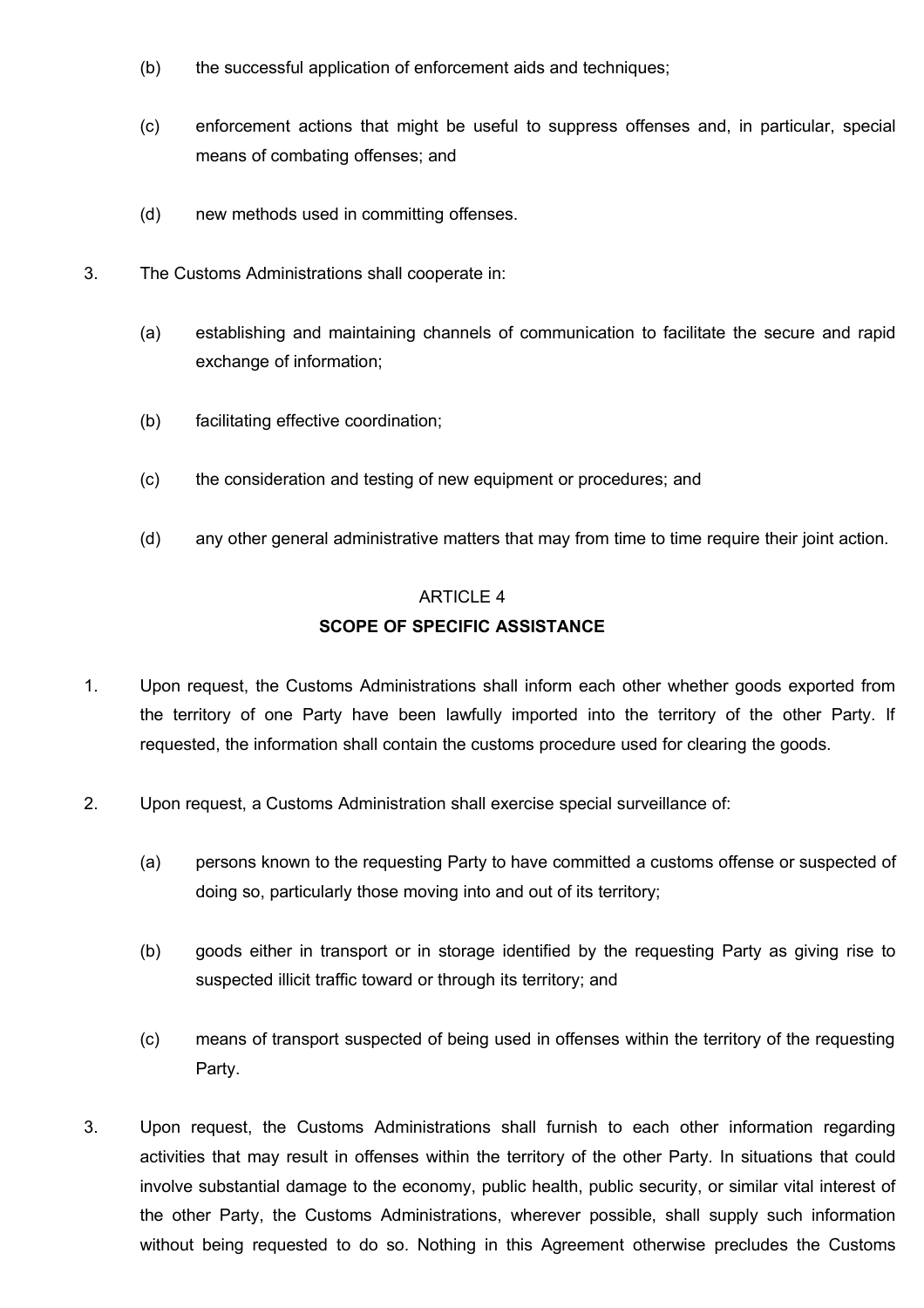Administrations from providing on their own initiative information regarding activities that may result in offenses within the territory of the other Party.

- 4. The Parties may provide assistance through the use of provisional measures and forfeiture, and in proceedings involving property subject to provisional measures or forfeiture.
- 5. The Parties may, consistent with this Agreement and with other agreements between them pertaining to the sharing and disposition of forfeited assets:
	- (a) dispose of property, proceeds, and instrumentalities forfeited as a result of assistance provided under this Agreement in accordance with the domestic law of the Party in control of the property, proceeds, and instrumentalities; and
	- (b) to the extent permitted by their respective domestic laws, and without regard to the requirement of reciprocity, transfer forfeited property, proceeds, or instrumentalities, or the proceeds of their sale, to the other Party upon such terms as may be agreed.

# ARTICLE 5 **FILES AND DOCUMENTS**

- 1. Upon request, the Customs Administrations shall provide information relating to transportation and shipment of goods showing value, destination, and disposition of those goods.
- 2. A requesting Administration may request originals of files, documents, and other materials only where copies would be insufficient. Upon request, the requested Administration shall provide properly certified copies of such files, documents, and other materials.
- 3. Unless the requesting Administration specifically requests originals or copies, the requested Administration may transmit computer-based information in any form. The requested Administration shall supply all information relevant for interpreting or utilizing computer-based information at the same time.
- 4. If the requested Administration agrees, officials designated by the requesting Administration may examine, in the offices of the requested Administration, information relevant to an offense and make copies thereof or extract information therefrom.
- 5. Originals of files, documents, and other materials that have been transmitted shall be returned at the earliest opportunity; any rights of the requested Party or of third parties relating thereto shall remain unaffected.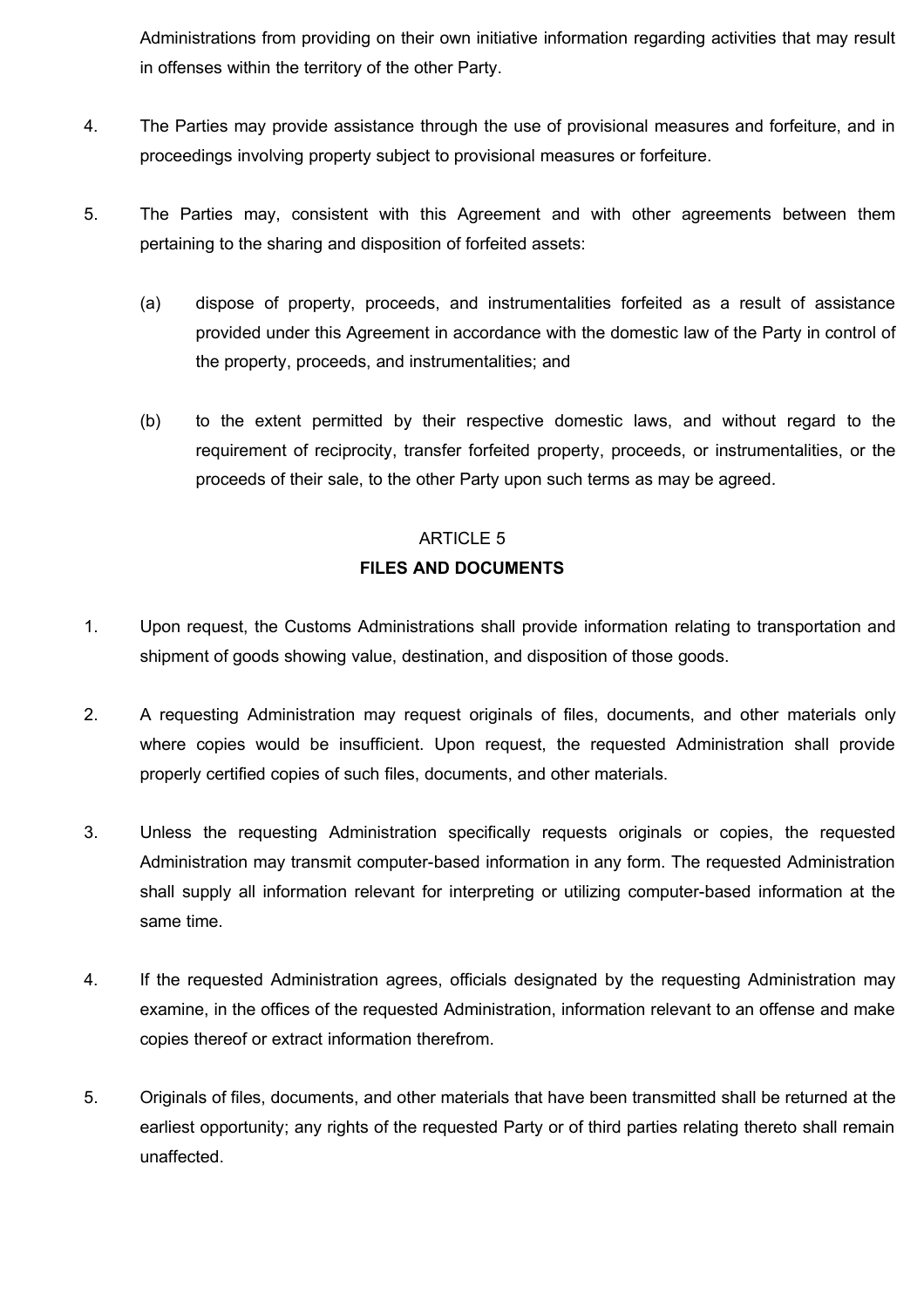## ARTICLE 6 **WITNESSES**

- 1. The requested Administration may authorize its employees to appear as witnesses in judicial or administrative proceedings in the territory of the other Party and to produce files, documents, or other materials or certified copies thereof.
- 2. Where a customs official requested to appear as a witness is entitled to diplomatic or consular immunity, the requested Party may agree to a waiver of immunity under such conditions as it determines to be appropriate.

# ARTICLE 7 **COMMUNICATION OF REQUESTS**

- 1. Requests pursuant to this Agreement shall be made in writing directly between officials designated by the Heads of the respective Customs Administrations. Information deemed useful for the execution of requests shall accompany the request. In urgent situations, oral requests may be made and accepted, but shall be promptly confirmed in writing as expeditiously as possible, but no later than 10 days from the date of the oral request.
- 2. Requests shall include:
	- (a) the name of the authority making the request;
	- (b) the nature of the matter or proceedings;
	- (c) a brief statement of the facts and offenses involved;
	- (d) the reason for the request; and
	- (e) the names and addresses of the parties concerned in the matter, or proceeding, if known.

# ARTICLE 8 **EXECUTION OF REQUESTS**

- 1. The requested Administration shall take all reasonable measures to execute a request and shall endeavor to secure any official measure necessary for that purpose.
- 2. If the requested Administration is not the appropriate agency to execute a request, it shall promptly transmit it to the appropriate agency and so advise the requesting Administration.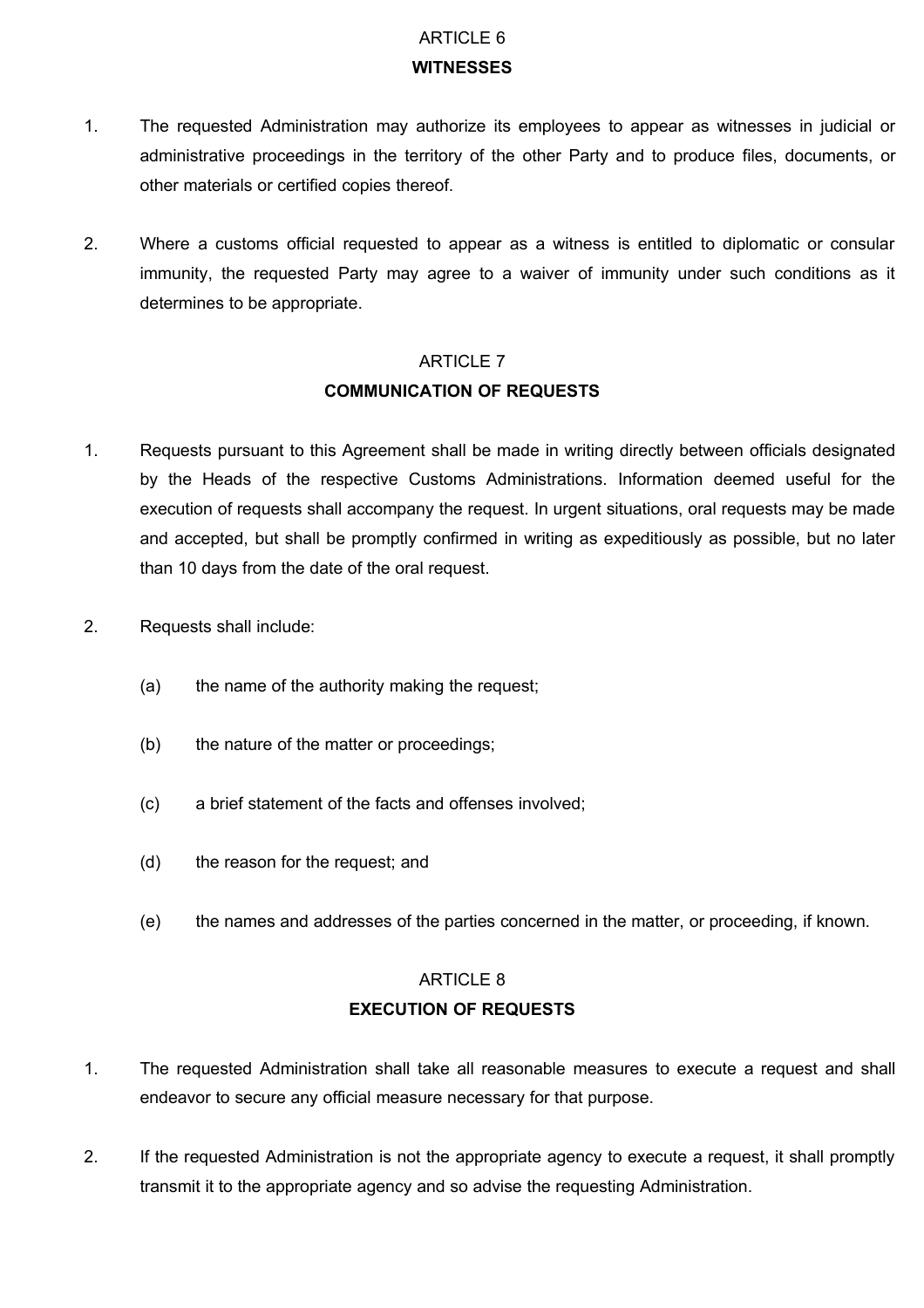- 3. The requested Administration shall conduct to the fullest extent possible, or permit the requesting Administration to conduct, such inspections, verifications, fact-finding inquiries, or other investigative steps, including the questioning of experts, witnesses, and persons suspected of having committed an offense, as are necessary to execute a request.
- 4. Upon request, the requesting Administration shall be advised of the time and place of action to be taken in execution of a request.
- 5. Upon request, the requested Party shall authorize, to the fullest extent possible, officials of the requesting Party to be present in the territory of the requested Party to assist in execution of a request.
- 6. The requested Administration shall comply with a request that a certain procedure be followed to the extent that such procedure is not prohibited by the domestic law of the requested Party.

#### ARTICLE 9

### **LIMITATIONS OF USE**

- 1. Information obtained under this Agreement shall be afforded the same degree of confidentiality by the receiving Party that it applies to similar information in its custody.
- 2. Information obtained under this Agreement may only be used or disclosed for the purposes specified in this Agreement, including use by the receiving Party in any proceedings. Such information may be used or disclosed for other purposes or by other authorities of the receiving Party if the supplying Customs Administration has expressly approved such use or disclosure in writing.
- 3. Information received by either Party shall upon request of the supplying Party, be treated as confidential. The reasons for such a request shall be stated.
- 4. This Article shall not preclude the use or disclosure of information to the extent that there is an obligation to do so under the Constitution of the receiving Party in connection with a criminal prosecution. The receiving Party shall give advance notice of any such proposed disclosure to the supplying Party.
- 5. Information made public in the territory of the receiving Party under paragraphs 2 and 4 of this Article may be used for any purpose.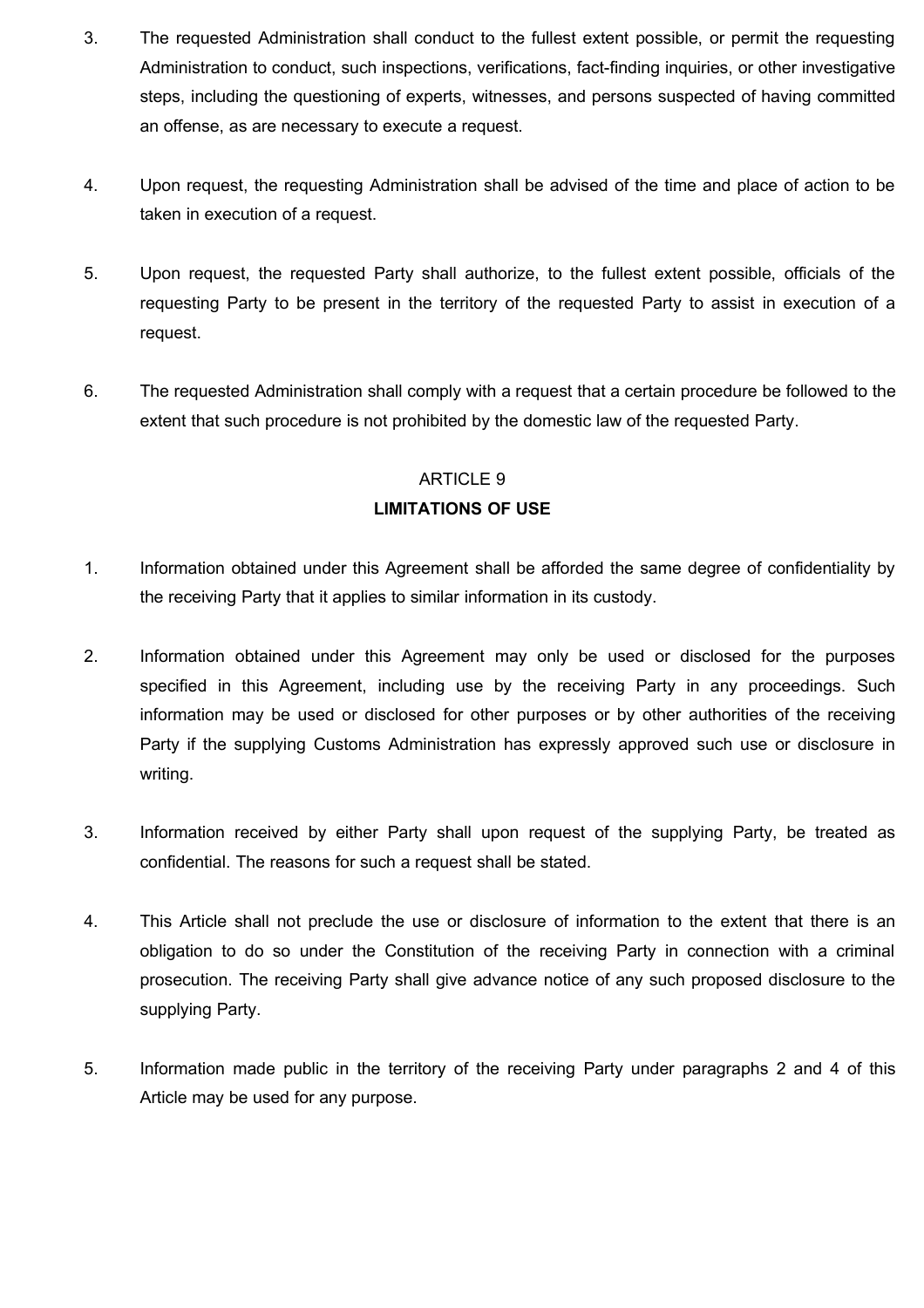# ARTICLE 10 **EXEMPTIONS**

- 1. Where a requested Party determines that granting assistance would infringe upon its sovereignty, security, public policy or other substantive national interest, or would be inconsistent with its domestic law and regulations, including any legal requirement relating to non-compliance with assurances regarding limitations on use or confidentiality, it may refuse or withhold assistance, or may grant it subject to the satisfaction of certain conditions or requirements.
- 2. If the requesting Administration would be unable to comply if a similar request were made by the requested Administration, it shall draw attention to that fact in its request. Compliance with such a request shall be at the discretion of the requested Administration.
- 3. The requested Administration may postpone assistance on the ground that it will interfere with an ongoing investigation, prosecution, or proceeding. In such instance, the requested Administration shall consult with the requesting Administration to determine if assistance can be given subject to such terms or conditions as the requested Administration may require.
- 4. In the event that a request cannot be complied with, the requesting Administration shall be promptly notified and provided with a statement of the reasons for postponement or denial of the request. Circumstances that might be of importance for the further pursuit of the matter shall also be provided to the requesting Administration.

# ARTICLE 11 **COSTS**

- 1. The Requested Party shall normally pay all costs relating to the execution of the request, with the exception of expenses for experts and witnesses and the costs of translation, interpretation and transcription.
- 2. If during the execution of a request it becomes apparent that completion of the execution of the request will entail expenses of an extraordinary nature, the Customs Administrations shall consult to determine the terms and conditions under which execution may continue.

# ARTICLE 12 **IMPLEMENTATION OF THE AGREEMENT**

- 1. The Customs Administrations of the Parties shall:
	- (a) communicate directly for the purpose of dealing with matters arising out of this Agreement;